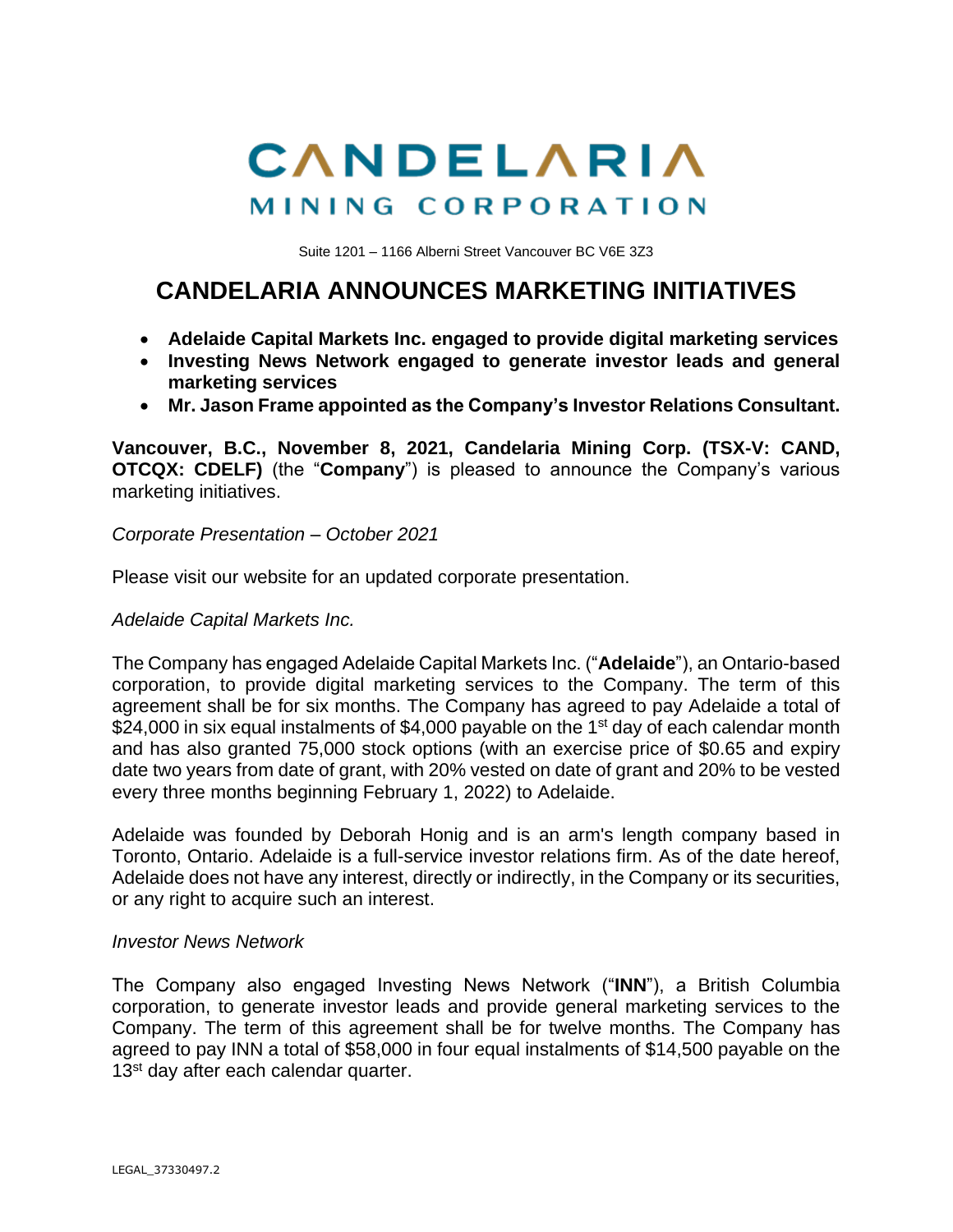INN is principally owned by Dig Media Inc. and is an arm's length company based in Vancouver, BC. INN is an investor lead generating and branding firm. As of the date hereof, INN does not have any interest, directly or indirectly, in the Company or its securities, or any right to acquire such an interest.

The engagements noted above are subject to acceptance by the TSX Venture Exchange.

### *Mr. Jason Frame, Investor Relations Consultant*

Jason Frame has several years of capital markets experience in a variety of capacities. Mr. Frame has been an investment advisor for a Canadian investment dealer, and has been a director of a Canadian mining exploration company listed on the TSXV. Currently, Mr. Frame acts as a consultant to a variety of other Canadian issuers. Jason holds a B.A. from the University of Montana.

Mr. Frame will provide general investor relations services and assists in various digital marketing initiatives as well. The term of this agreement is month to month and the Company has agreed to pay Mr. Frame \$10,000 on the last day of each calendar month. As of the date hereof, Mr. Frame does not have any interest, directly or indirectly, in the Company or its securities, or any right to acquire such an interest.

## **ON BEHALF OF THE BOARD**

Mike Struthers CEO +1 604 349 5992

For further information, please contact:

Candelaria Mining Corp. Investor Relations +1 604 349 5992 | [info@candelariamining.com](mailto:info@candelariamining.com)

*Cautionary Note Regarding Forward-looking Statements: This press release contains certain "forward-looking statements" and "forward-looking information" under applicable Canadian securities laws. Forward-looking statements and forward-looking information include, but are not limited to, the compensation to be paid and services to be provided by Adelaide. Forward-looking statements are based on the opinions and estimates as at the date the statements are made, and are based on a number of assumptions and subject to a variety of risks and uncertainties and other factors that could cause actual events or results to differ materially from those projected in the forward-looking statements. Many of these assumptions are based on factors and events that are not within the control of the Company and there is no assurance they will prove to be correct. Factors that could cause actual results to vary materially from results anticipated by such forwardlooking statements include changes in market conditions or metals prices, unanticipated developments on the Company's properties, and other risks described in the Company's public disclosure documents available under the Company's profile at [www.sedar.com.](http://www.sedar.com/)*